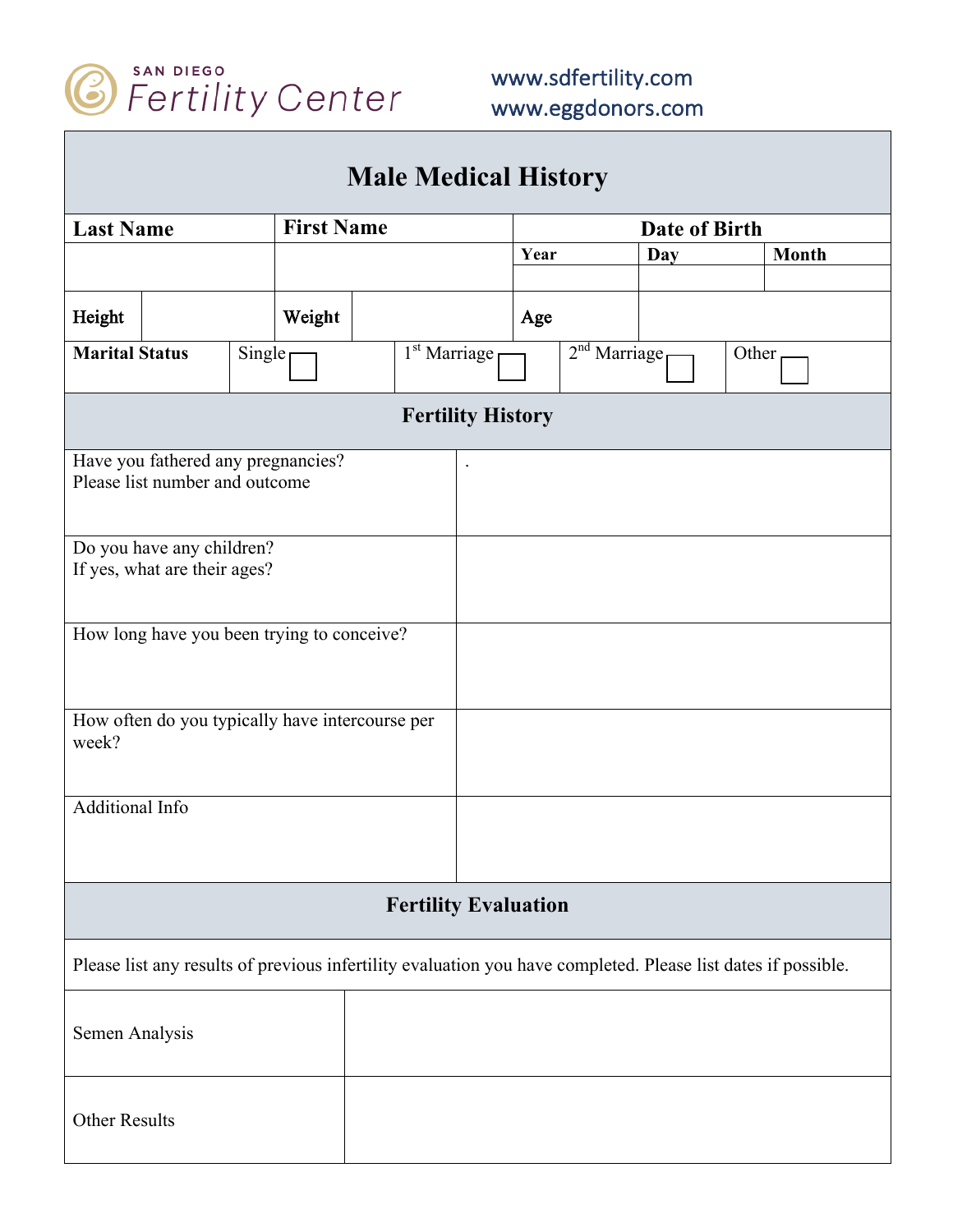| <b>Fertility Treatment History</b>                                                               |             |  |         |  |  |  |
|--------------------------------------------------------------------------------------------------|-------------|--|---------|--|--|--|
| <b>Cycle Type</b>                                                                                | <b>Date</b> |  | Outcome |  |  |  |
|                                                                                                  |             |  |         |  |  |  |
|                                                                                                  |             |  |         |  |  |  |
|                                                                                                  |             |  |         |  |  |  |
| <b>Past Medical History</b>                                                                      |             |  |         |  |  |  |
| Please list your medical problem.                                                                |             |  |         |  |  |  |
| List any surgeries you have had.                                                                 |             |  |         |  |  |  |
| Have you ever had a vasectomy?<br>If yes, have you had a reversal?                               |             |  |         |  |  |  |
| Have you ever had any testicular surgery or injury?                                              |             |  |         |  |  |  |
| Do you have any difficulty forming an erection, with<br>masturbation, or producing for a clinic? |             |  |         |  |  |  |
| Do you have any ejaculatory dysfunction?                                                         |             |  |         |  |  |  |
| Have you experienced low libido or increased fatigue?                                            |             |  |         |  |  |  |
| Are you taking any medication?<br>Please list.                                                   |             |  |         |  |  |  |
| Please list any testosterone therapy or steroids for body<br>building you have taken.            |             |  |         |  |  |  |
| Are you allergic to any medications? Please list. Please<br>describe your reaction.              |             |  |         |  |  |  |
| Do you have a latex allergy?                                                                     |             |  |         |  |  |  |
| <b>Social History</b>                                                                            |             |  |         |  |  |  |
| Have you ever smoked?<br>For how long?                                                           |             |  |         |  |  |  |
| Do you smoke currently?<br>How much do you smoke currently?                                      |             |  |         |  |  |  |
| How many alcoholic drinks do you consume per week?                                               |             |  |         |  |  |  |



Del Mar Main Office: Phone 858.794.6363 Facsimile 858.794.6360 Mission Valley Office: Phone 619.906.4471 Facsimile 619.906.4471 Temecula Valley Office: Phone: 951.303.0355 Facsimile 951.294.5949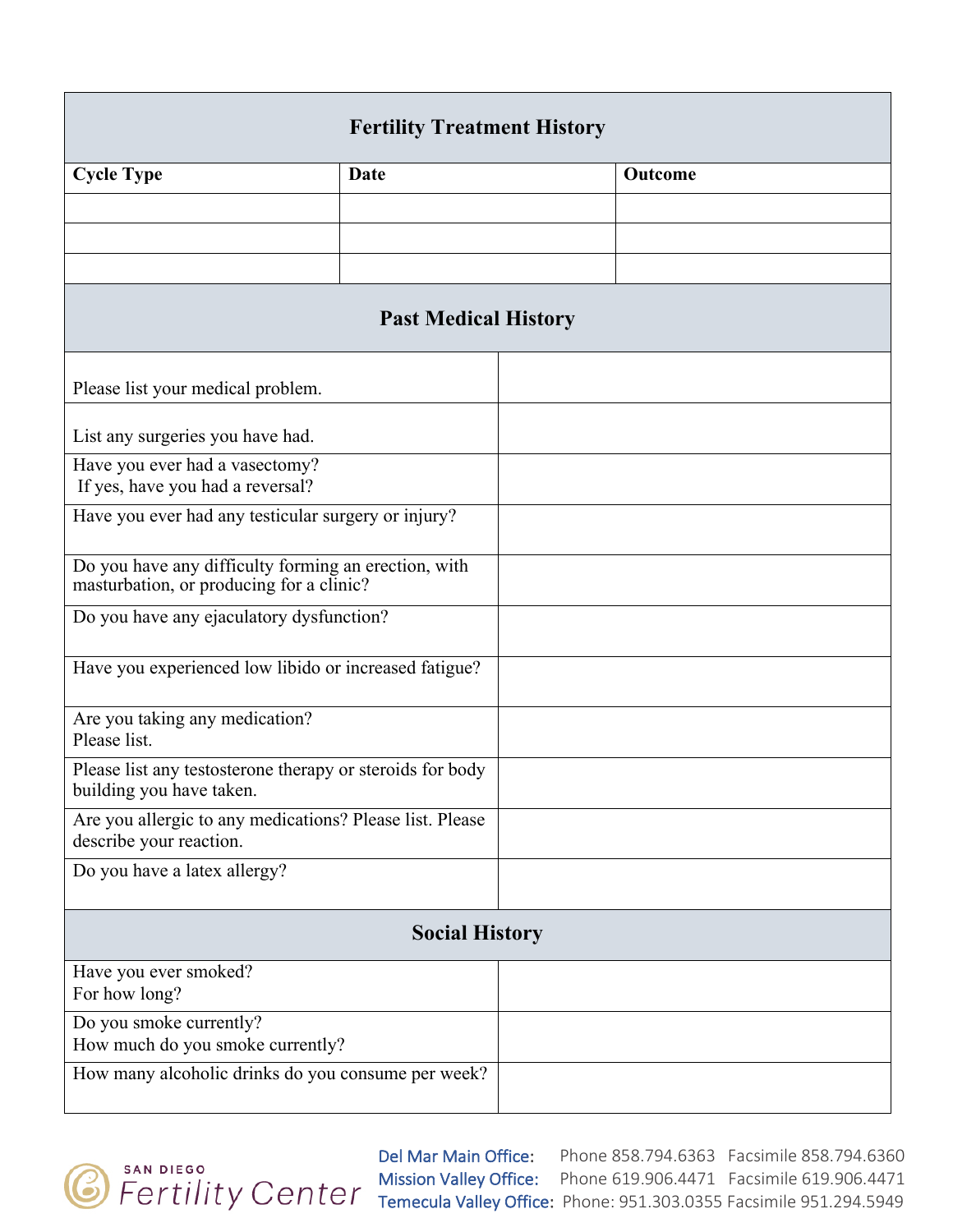|                                                                                                                                                               | How many Caffeinated drinks do you consume per<br>week?                                                                                                                             |  |                                                                                |  |  |  |  |
|---------------------------------------------------------------------------------------------------------------------------------------------------------------|-------------------------------------------------------------------------------------------------------------------------------------------------------------------------------------|--|--------------------------------------------------------------------------------|--|--|--|--|
|                                                                                                                                                               | Do you use marijuana or other drugs?<br>If yes, please list type and frequency.                                                                                                     |  |                                                                                |  |  |  |  |
|                                                                                                                                                               | Occupation                                                                                                                                                                          |  |                                                                                |  |  |  |  |
| <b>Family &amp; Genetics History</b>                                                                                                                          |                                                                                                                                                                                     |  |                                                                                |  |  |  |  |
|                                                                                                                                                               | <b>Ethnic Background:</b><br>Please mark all that apply.                                                                                                                            |  |                                                                                |  |  |  |  |
|                                                                                                                                                               | Southeast Asia, Taiwan, China, or the Philippines                                                                                                                                   |  |                                                                                |  |  |  |  |
|                                                                                                                                                               | Italy, Greece, or the Middle East                                                                                                                                                   |  |                                                                                |  |  |  |  |
|                                                                                                                                                               | Eastern European (Ashkenazi) Jewish or French Canadian                                                                                                                              |  |                                                                                |  |  |  |  |
|                                                                                                                                                               | African American, African, or Black                                                                                                                                                 |  |                                                                                |  |  |  |  |
|                                                                                                                                                               |                                                                                                                                                                                     |  |                                                                                |  |  |  |  |
|                                                                                                                                                               | If you are adopted and do not know any family history regarding either of your biological parents, you do<br>not need to complete the family history section below.<br>I am adopted |  |                                                                                |  |  |  |  |
| <b>Family History:</b><br>Has anyone in your family been affected by the following conditions?<br>Please mark all that apply and list any additional details. |                                                                                                                                                                                     |  |                                                                                |  |  |  |  |
|                                                                                                                                                               | Down Syndrome                                                                                                                                                                       |  | Other Nerve, Muscle or Seizure Disorder<br>(e.g. epilepsy)                     |  |  |  |  |
|                                                                                                                                                               | <b>Other Chromosome Abnormalities</b>                                                                                                                                               |  | Phenylketonuria (PKU)                                                          |  |  |  |  |
|                                                                                                                                                               | <b>Neural Tube Defect</b><br>(e.g. spina bifida, anencephaly)                                                                                                                       |  | <b>Kidney Disease</b>                                                          |  |  |  |  |
|                                                                                                                                                               | Hemophilia or Other Bleeding Disorders                                                                                                                                              |  | Heart Defect (from birth)                                                      |  |  |  |  |
|                                                                                                                                                               | <b>Cystic Fibrosis</b>                                                                                                                                                              |  | Cleft Lip and/or Cleft Palate                                                  |  |  |  |  |
|                                                                                                                                                               | Sickle Cell Anemia                                                                                                                                                                  |  | Limb Defects (extra or missing digits,<br>malformed arms, legs, hands or feet) |  |  |  |  |
|                                                                                                                                                               | Thalassemia (Mediterranean anemia)                                                                                                                                                  |  | Deafness / Early Onset Hearing Loss                                            |  |  |  |  |
|                                                                                                                                                               | Tay Sach's Disease                                                                                                                                                                  |  | Blindness / Early Onset Vision Loss                                            |  |  |  |  |
|                                                                                                                                                               | Muscular Dystrophy                                                                                                                                                                  |  | <b>Diabetes</b>                                                                |  |  |  |  |
|                                                                                                                                                               | Neurofibromatosis                                                                                                                                                                   |  | Cancer before age 50                                                           |  |  |  |  |



Del Mar Main Office: Phone 858.794.6363 Facsimile 858.794.6360 Mission Valley Office: Phone 619.906.4471 Facsimile 619.906.4471 Temecula Valley Office: Phone: 951.303.0355 Facsimile 951.294.5949